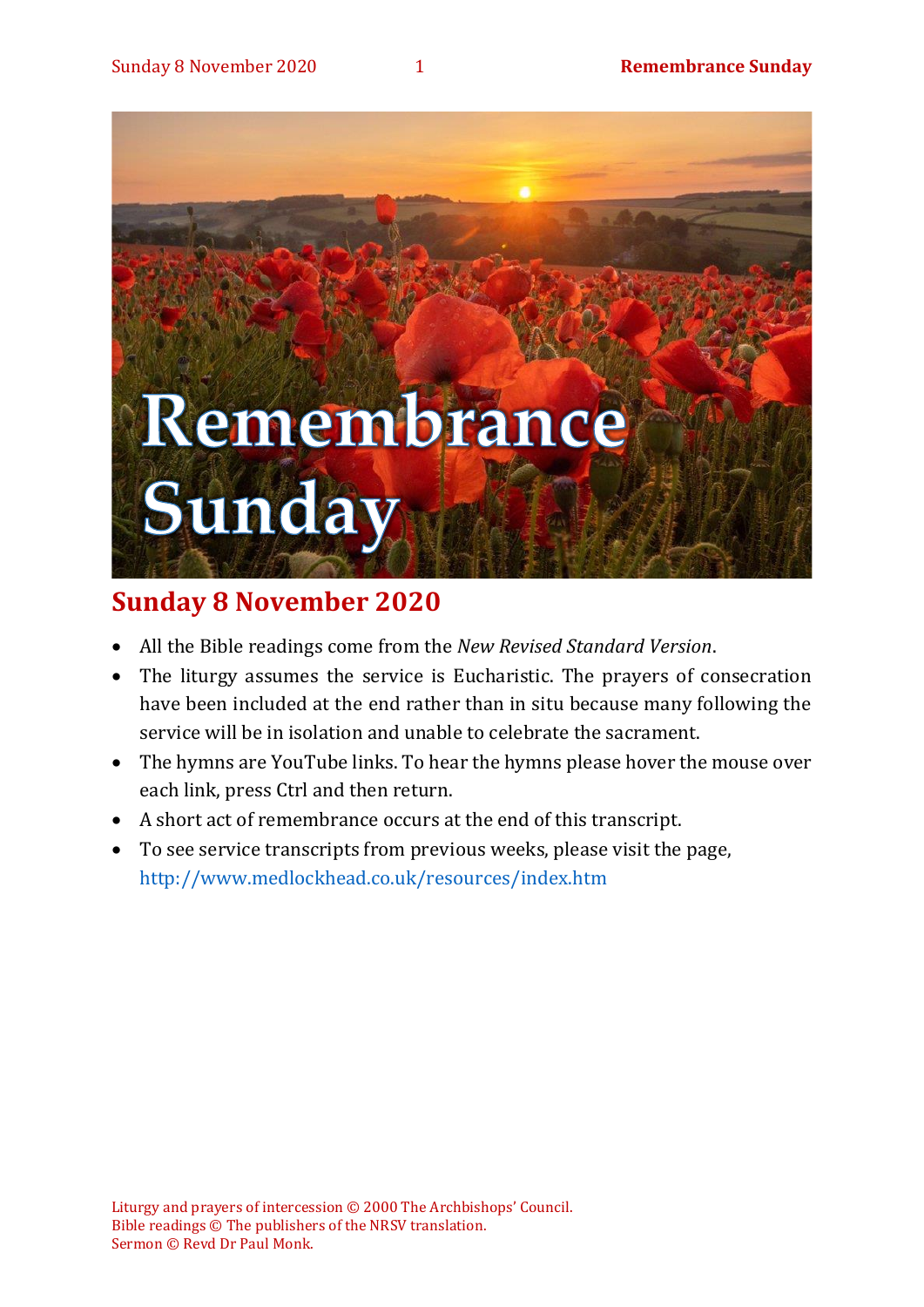# **Introduction and welcome**

HYMN 1 **[Praise my soul the King of Heaven](https://www.youtube.com/watch?v=sx1eMwlDFb8)** (click on this link to hear the hymn)

# **The Welcome**

In the name of the Father, and of the Son, and of the Holy Spirit

All **Amen.**

The Lord be with you

All **And also with you.**

# **The Preparation**

All **Almighty God,**

**to whom all hearts are open, all desires known, and from whom no secrets are hidden: cleanse the thoughts of our hearts by the inspiration of your Holy Spirit, that we may perfectly love you, and worthily magnify your holy name; through Christ our Lord. Amen.**

Our Lord Jesus Christ said:

The first commandment is this:

'Hear, O Israel, the Lord our God is the only Lord.

You shall love the Lord your God with all your heart,

with all your soul, with all your mind,

and with all your strength.'

And the second is this: 'Love your neighbour as yourself.'

There is no other commandment greater than these.

On these two commandments hang all the law and the prophets.

# All **Amen. Lord, have mercy.**

Jesus says, 'Repent, for the kingdom of heaven is close at hand'. So let us turn away from sin and turn to Christ, confessing our sins in penitence and faith.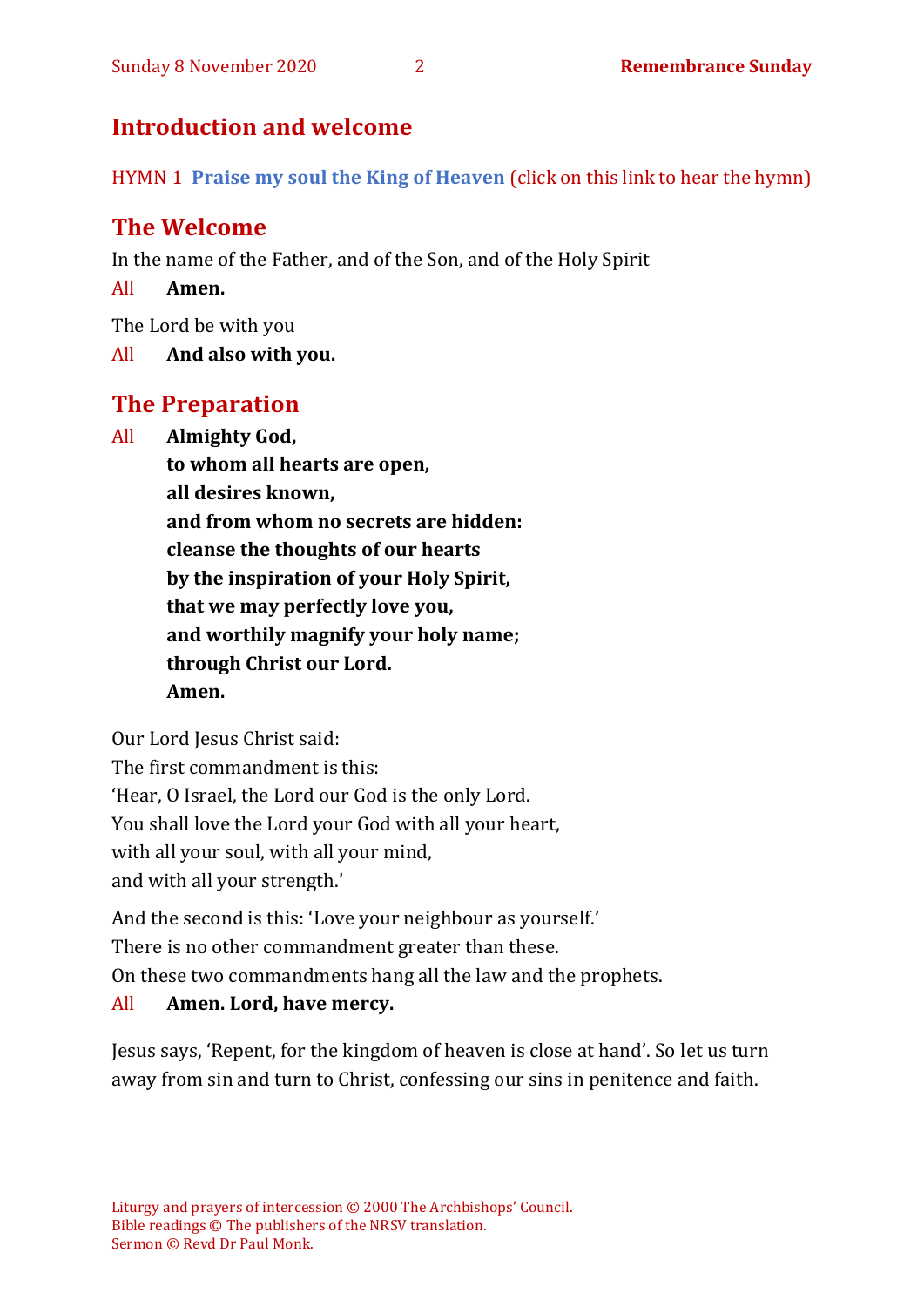All **Almighty God, our heavenly Father, we have sinned against you and against our neighbour in thought and word and deed, through negligence, through weakness, through our own deliberate fault. We are truly sorry and repent of all our sins. For the sake of your Son Jesus Christ, who died for us, forgive us all that is past and grant that we may serve you in newness of life to the glory of your name. Amen.**

Almighty God,

who forgives all who truly repent, have mercy upon you, pardon and deliver you from all your sins, confirm and strengthen you in all goodness, and keep you in life eternal; through Jesus Christ our Lord. All **Amen.**

# **The Gloria**

This version of the Gloria is sung to the tune of 'Cwm Rhondda'. Click **[here](about:blank)** for the tune.

All **Glory be to God in Heaven, Songs of joy and peace we bring, Thankful hearts and voices raising, To creation's Lord we sing. Lord we thank you, Lord we praise you, Glory be to God our King: Glory be to God our King.**

> **Lamb of God, who on our shoulders, Bore the load of this world's sin; Only Son of God the Father,**

**You have brought us peace within.**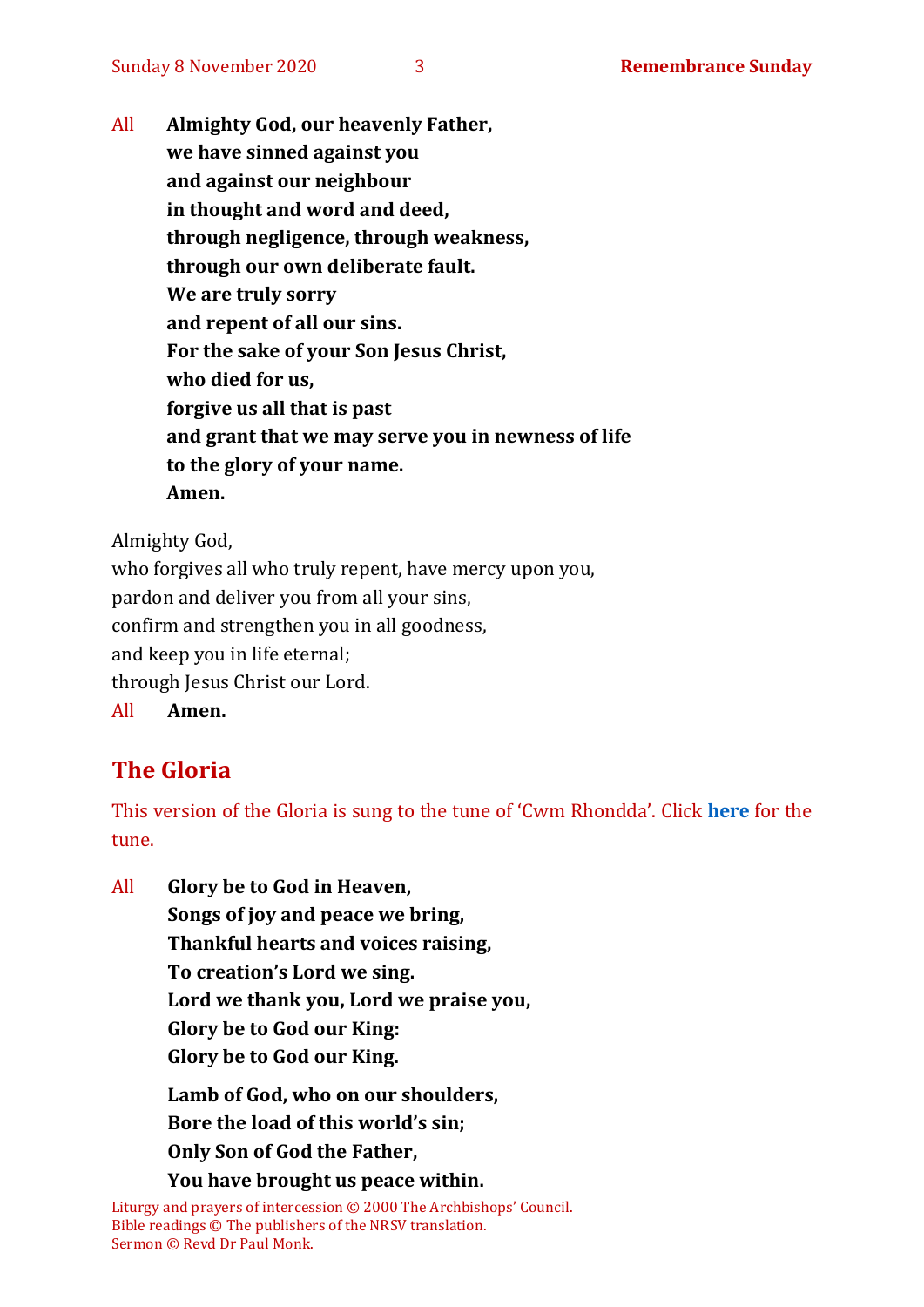**Lord, have mercy, Christ have mercy, Now your glorious reign begin: Now your glorious reign begin.**

**You O Son of God are Holy, You we praise with one accord. None in heav'n or earth is like you, Only you are Christ the Lord. With the Father and the Spirit, Ever worshipped and adored: Ever worshipped and adored.**

# **The Collect for Remembrance Sunday**

Almighty Father, whose will is to restore all things in your beloved Son, the King of all: govern the hearts and minds of those in authority, and bring the families of the nations, divided and torn apart by the ravages of sin, to be subject to his just and gentle rule; who is alive and reigns with you, in the unity of the Holy Spirit, one God, now and for ever.

All **Amen.**

# **First reading**

A reading from the Wisdom of Solomon

The beginning of wisdom is the most sincere desire for instruction, and concern for instruction is love of her, and love of her is the keeping of her laws, and giving heed to her laws is assurance of immortality, and immortality brings one near to God; so the desire for wisdom leads to a kingdom. *Wisdom of Solomon 6:17–20*

This is the Word of the Lord

#### All **Thanks be to God.**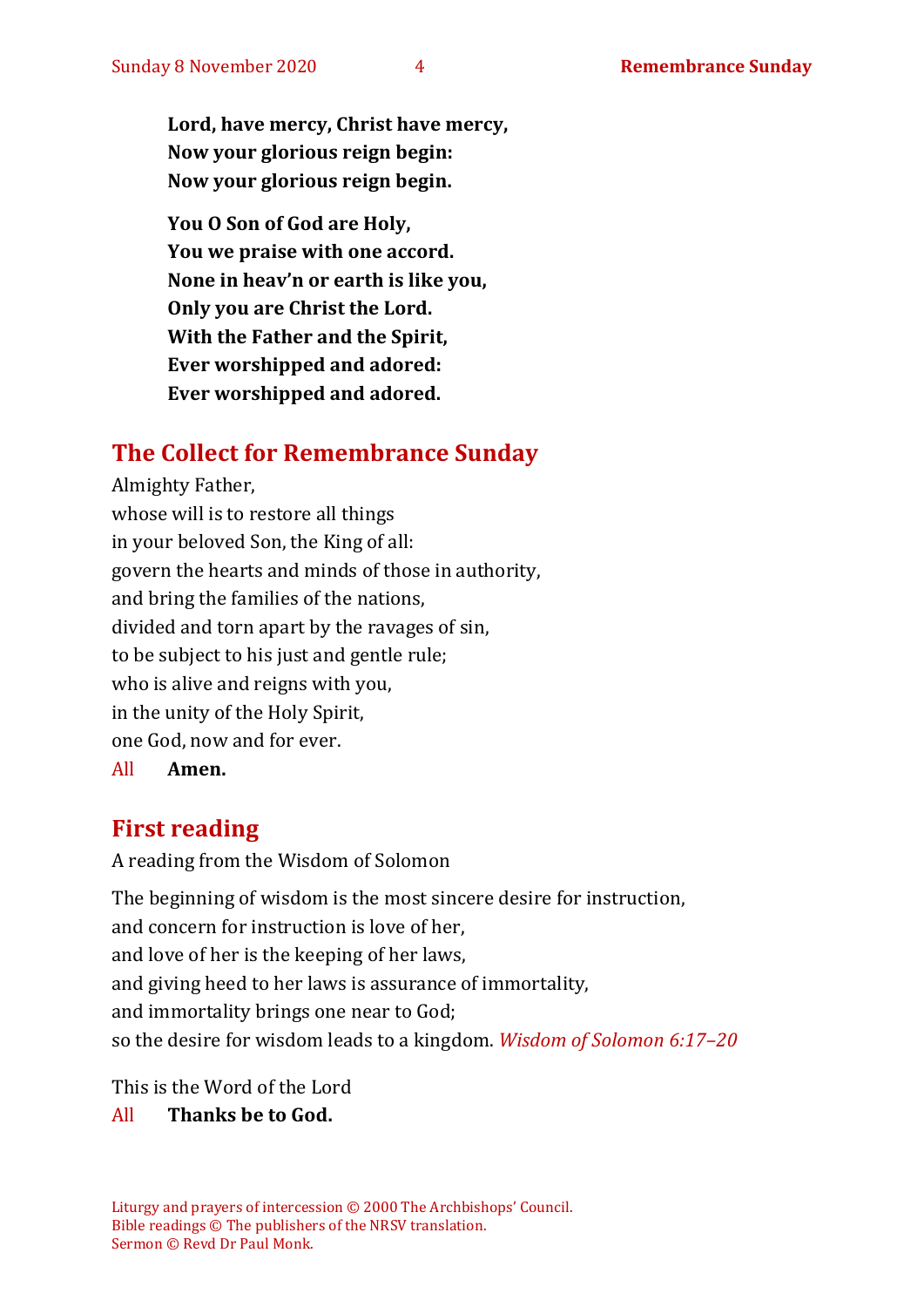# **Second reading**

A reading from the St Paul's First Letter to the Thessalonians

But we do not want you to be uninformed, brothers and sisters, about those who have died, so that you may not grieve as others do who have no hope. For since we believe that Jesus died and rose again, even so, through Jesus, God will bring with him those who have died. For this we declare to you by the word of the Lord, that we who are alive, who are left until the coming of the Lord, will by no means precede those who have died. For the Lord himself, with a cry of command, with the archangel's call and with the sound of God's trumpet, will descend from heaven, and the dead in Christ will rise first. Then we who are alive, who are left, will be caught up in the clouds together with them to meet the Lord in the air; and so we will be with the Lord forever. Therefore encourage one another with these words. *1 Thessalonians 4:13–18*

This is the Word of the Lord

All **Thanks be to God.**

HYMN 2 **[Make me a channel of](https://www.youtube.com/watch?v=JYV5Q0E2caE) your peace** (click on this link to hear the hymn)

# **Gospel reading**

Hear the Gospel of our Lord Jesus Christ according to Matthew

#### All **Glory to you O Lord.**

Jesus said, 'Then the kingdom of heaven will be like this. Ten bridesmaids took their lamps and went to meet the bridegroom. Five of them were foolish, and five were wise. When the foolish took their lamps, they took no oil with them; but the wise took flasks of oil with their lamps.

As the bridegroom was delayed, all of them became drowsy and slept. But at midnight there was a shout, "Look! Here is the bridegroom! Come out to meet him." Then all those bridesmaids got up and trimmed their lamps. The foolish said to the wise, 'Give us some of your oil, for our lamps are going out." But the wise replied, "No! there will not be enough for you and for us; you had better go to the dealers and buy some for yourselves.'

And while they went to buy it, the bridegroom came, and those who were ready went with him into the wedding banquet; and the door was shut. Later the other bridesmaids came also, saying, 'Lord, lord, open to us." But he replied, "Truly I tell you, I do not know you." Keep awake therefore, for you know neither the day nor the hour.' *Matthew 25:1–13*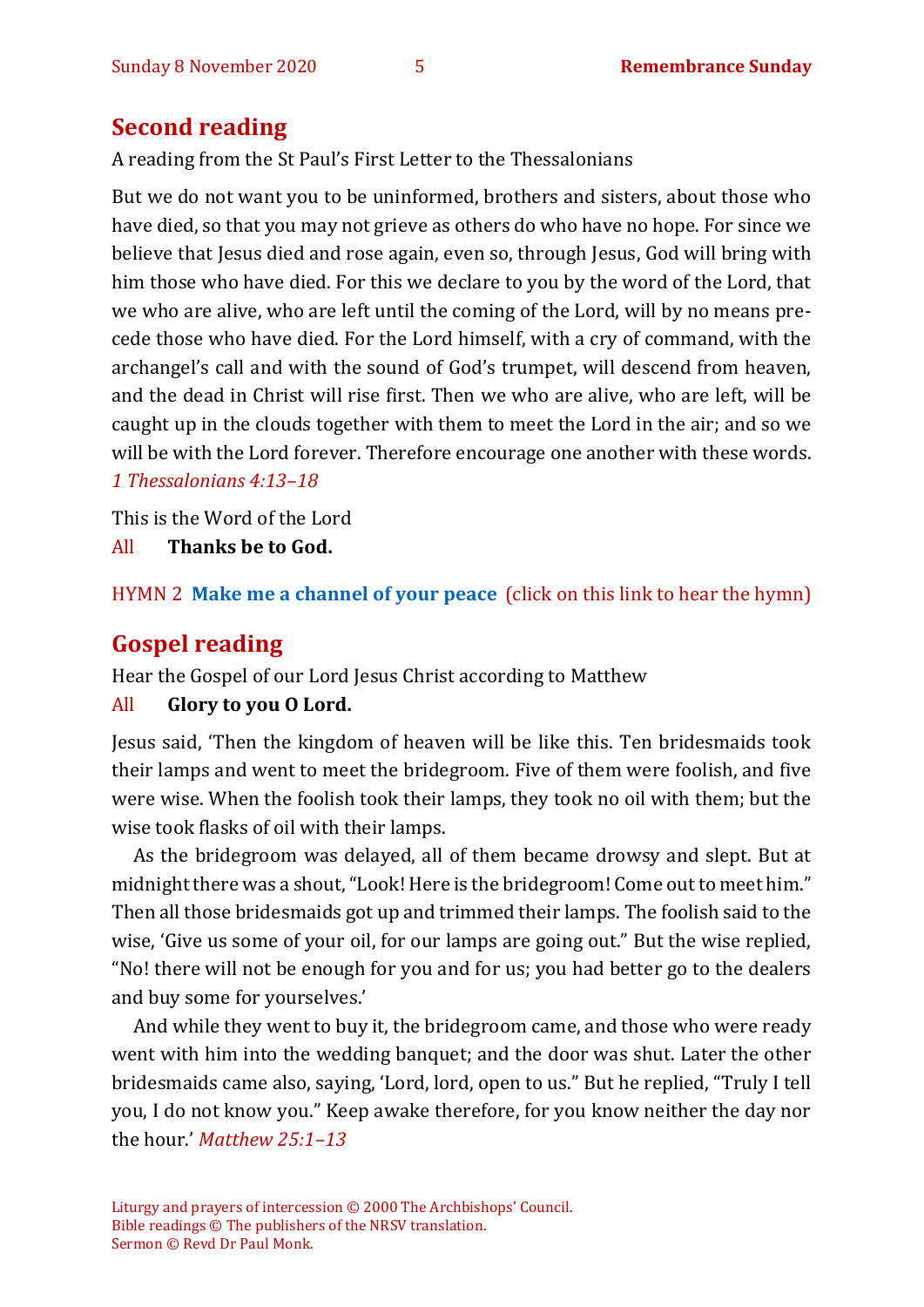This is the Gospel of the Lord All **Praise to you O Christ.** 

# **Sermon**

Look the correct way through a pair of telescope. Then look the wrong way through the same set of lenses. Then remind yourself that the object itself has not changed: the perceived 'change' is merely the by-product of the way we look at it.

Many things look different depending on the way we look at them. For example, each year I give out Palm Crosses on Palm Sunday. Within seconds, some people clutch them to their breast. Their faces show they're thinking of their Saviour and the eternity he won. By contrast, the children use the palm crosses as swords, pretending to kill each other in their play. We can look at the plaited palms through the telescope of faith: some see a cross and salvation and others see an instrument of torture and killing and death. We can look at the Cross and see the Son of God or we can see a man who was misguided and died a tragic death. We can look at religions as a way of saving the world or we can see a potent means of division.

And here's the crucial point—literally 'the crux' point: 'of the Cross'—we can also look at ourselves through telescope. We can see ourselves as a failure or we can see a superstar with an almost limitless potential for good. As we look, we can see our own sinfulness or see ourselves as a human being housing a spark of true God.

Every baptised human being is a Temple of the Holy Spirit. Each contains a spark of eternity. Each speck of goodness is capable of helping us change the world for good. But today's society is as fraught and as violent as any society. We export our wars to Syria and Ukraine and our Government sells weapons all round the world. We see the same amount of selfishness and the same willingness to inflict and hurt.

We therefore need to decide which end of the telescope of faith we choose to look through: do we look at ourselves as children of God or do we look at ourselves as powerless and a failure? The future of the world depends on which end of the we look through down. And the message of Remembrance is our individual need to decide. Are we choosing which end of the telescope of faith we look through?

## **The Creed**

Do you believe and trust in God the Father, the source of all being and life, the one for whom we exist?

#### All **We believe and trust in him.**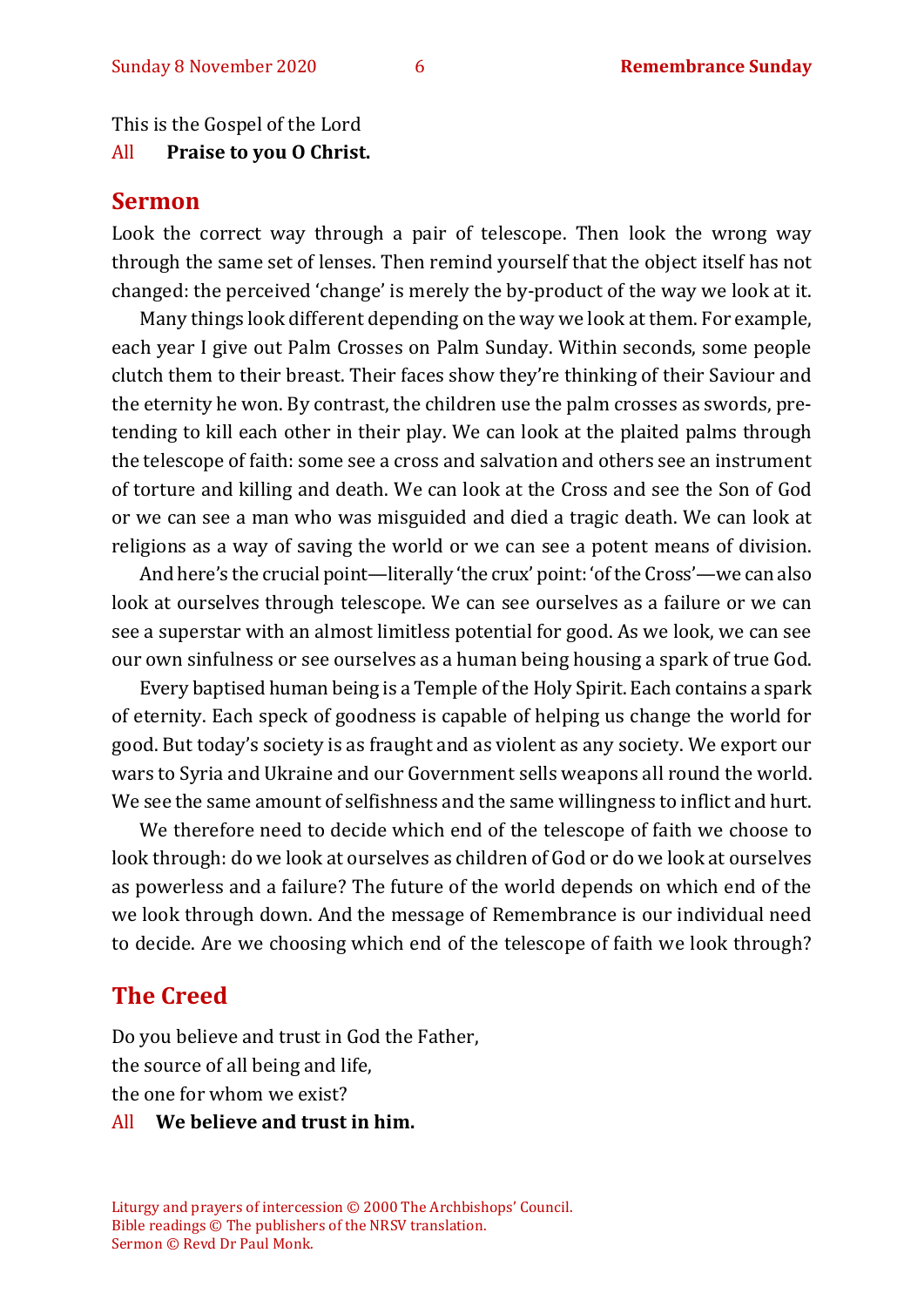Do you believe and trust in God the Son, who took our human nature, died for us and rose again?

## All **We believe and trust in him.**

Do you believe and trust in God the Holy Spirit, who gives life to the people of God and makes Christ known in the world?

## All **We believe and trust in him.**

This is the faith of the Church.

All **This is our faith. We believe and trust in one God, Father, Son and Holy Spirit. Amen.**

# **Prayers of intercession**

We pray for all who suffer as a result of conflict and ask that God may give us peace.

We pray for the service men and women who have died in the violence of war, each one remembered by and loved by God:

May God give peace

# All **God give peace.**

For those who love them in death as in life, offering the distress of our grief and the sadness of our loss:

May God give us His peace

#### All **God give peace.**

For all members of the armed forces who are in danger this day, remembering family, friends and all who pray for their safe return:

May God give us His peace

# All **God give peace.**

For civilians—women, children and men—whose lives are disfigured by war or terror, calling to mind in penitence the anger and hatreds of humanity:

May God give us His peace

#### All **God give peace**

For peace-makers and peace-keepers, who seek to keep this world secure and free: May God give us His peace

#### All **God give peace**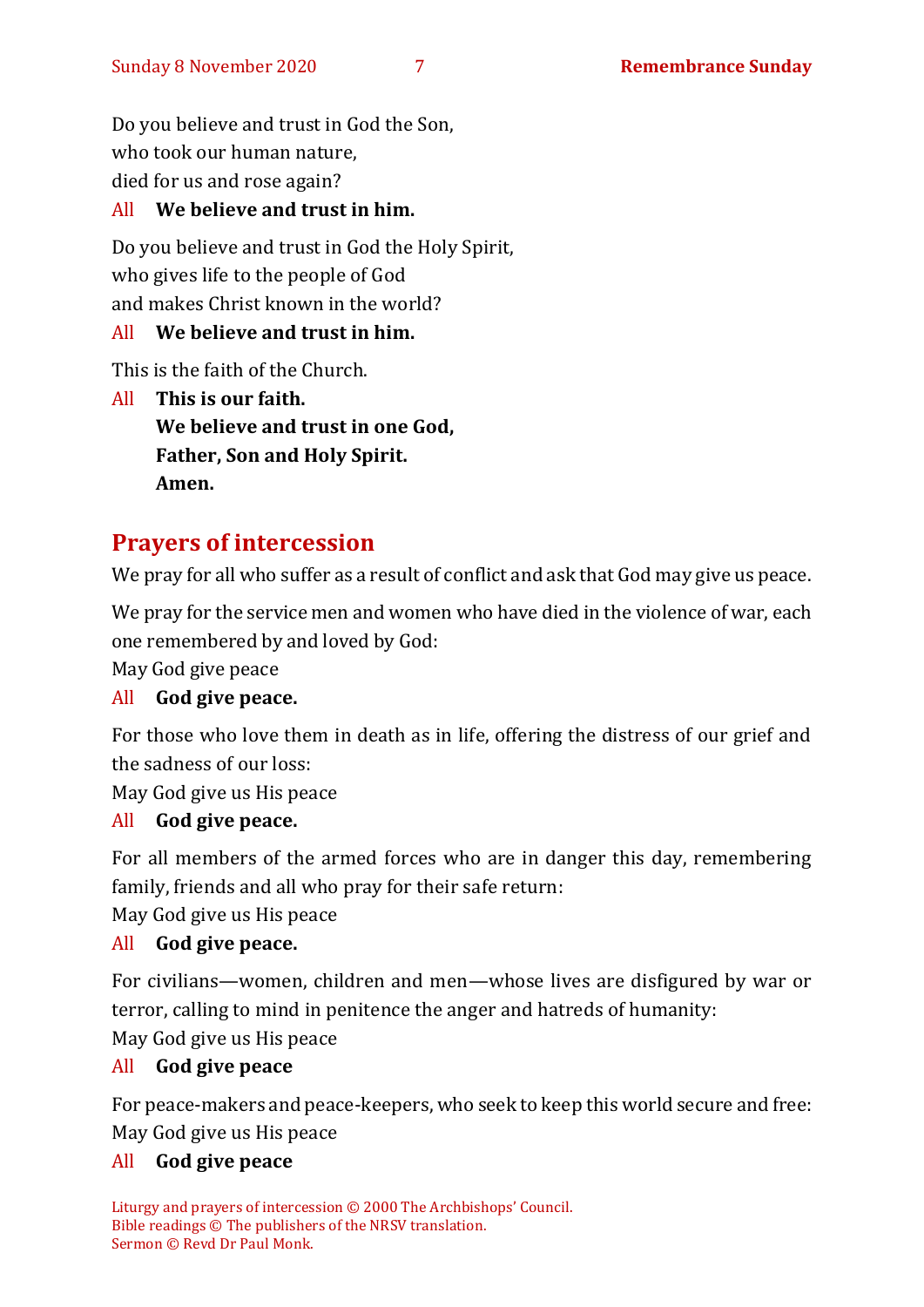For all who bear the burden and privilege of leadership, political, military and religious; asking for gifts of wisdom and resolve in the search for reconciliation and peace: May God give us His peace

#### All **God give peace.**

God of truth and justice, we hold before you those others who have died: those whose names we will never know and those whose memory we cherish, including those who have died very recently. Help us to lift our eyes above the torment of this broken world, and grant us the grace to pray for those who wish us harm. As we honour the past, may we put our faith in your future; for you are the source of life and hope, now and for ever.

May God give us His peace

#### All **God give peace.**

Ever-living God: we remember those whom you have gathered from the storm of war into the peace of your presence; may that same peace calm our fears, bring justice to all peoples and establish harmony among the nations, through Jesus Christ our Lord.

#### All **Amen**

Merciful Father,

All **accept these prayers for the sake of your Son, our Saviour Jesus Christ. Amen.**

# **The peace**

To crown all things there must be love, to bind all together and complete the whole. Let the peace of Christ rule in our hearts.

The peace of the Lord be always with you,

#### All **And also with you.**

HYMN 3 **[O God our help in ages past](https://www.youtube.com/watch?v=ZjdmLstpNGE)** (please click on this link to hear the hymn)

The liturgy of the Communion Service appears below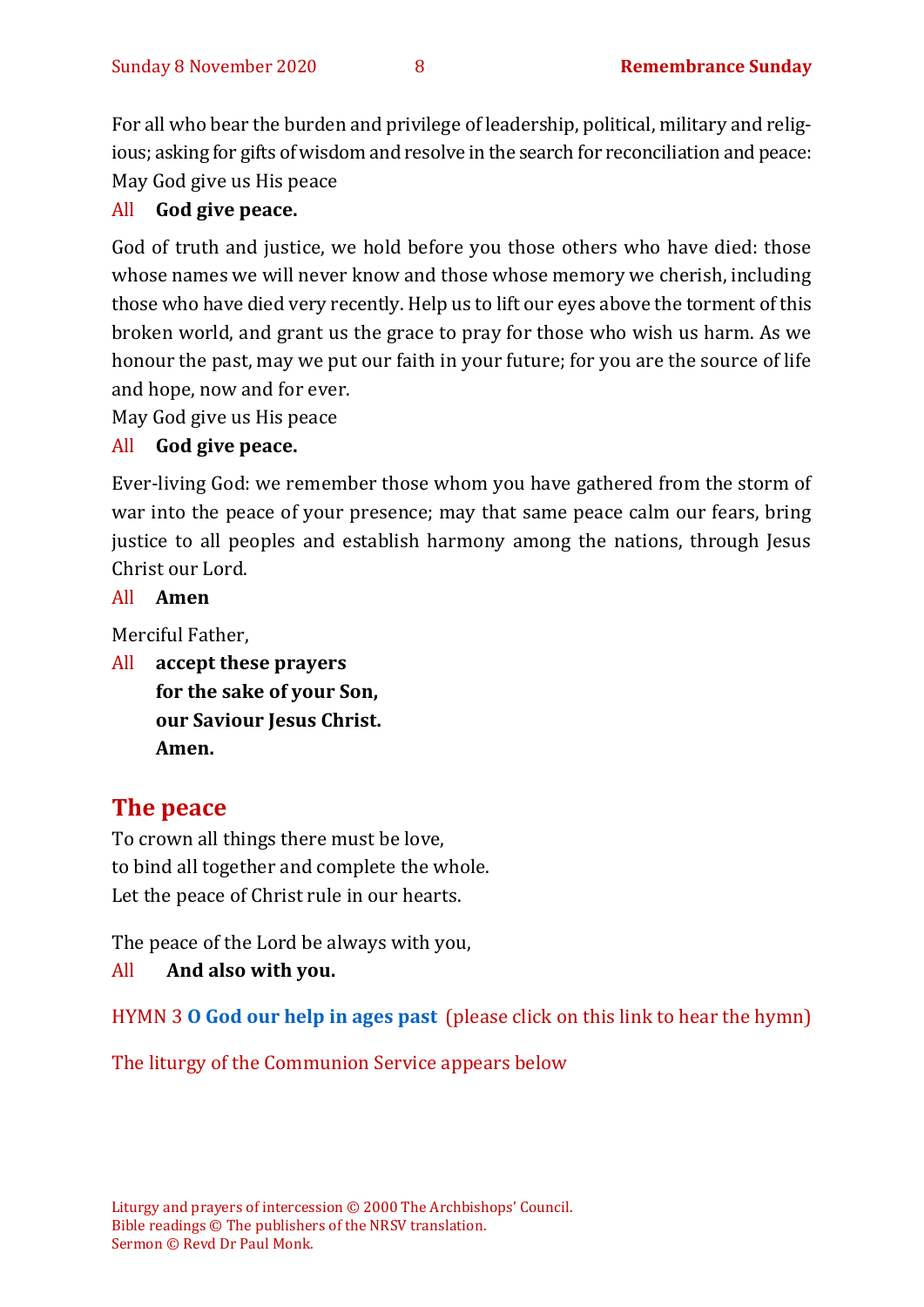# The Dismissal

God the Father, who has given to his Son the name above every name, strengthen you to proclaim Christ Jesus as Lord.

## All **Amen**

God the Son,

who is our great high priest passed into the heavens, plead for you at the right hand of the Father.

#### All **Amen**

God the Holy Spirit, who pours out his abundant gifts upon the Church, make you faithful servants of Christ the King.

#### All **Amen**

HYMN 4 **[Lord Jesus Christ](https://youtu.be/ubl8VsTNVv8)** (click on this link to hear the hymn)

Go in peace to love and serve the Lord.

## All **In the name of Christ. Amen.**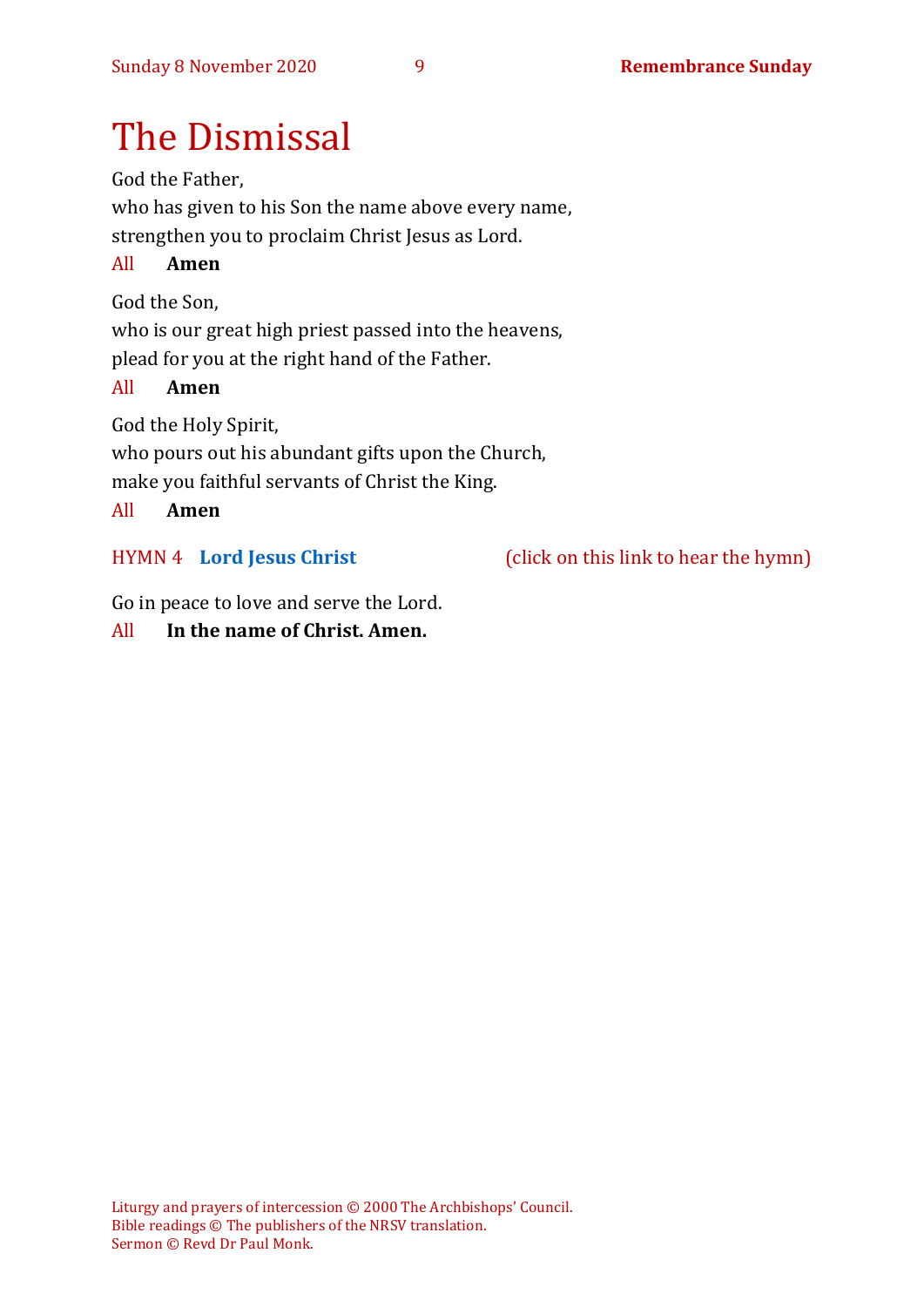# The Liturgy of the Sacrament

# Eucharistic Prayer (prayer E)

The Lord be with you

# All **and also with you.**

Lift up your hearts.

## All **We lift them to the Lord.**

Let us give thanks to the Lord our God.

# All **It is right to give thanks and praise.**

It is indeed right, our duty and our joy that we should always sing of your glory, holy Father, almighty and eternal God, through Jesus Christ your Son our Lord. For you are the hope of the nations, the builder of the city that is to come. Your love made visible in Jesus Christ brings home the lost, restores the sinner and gives dignity to the despised. In his face your light shines out, flooding lives with goodness and truth, gathering into one in your kingdom a divided and broken humanity. Therefore, with all who can give voice in your creation we glorify your name, for ever praising you and saying:

All **Holy, holy, holy Lord, God of power and might, heaven and earth are full of your glory. Hosanna in the highest. Blessed is he who comes in the name of the Lord. Hosanna in the highest.**

We praise and bless you, loving Father, through Jesus Christ, our Lord; and as we obey his command, send your Holy Spirit, that broken bread and wine outpoured may be for us the body and blood of your dear Son.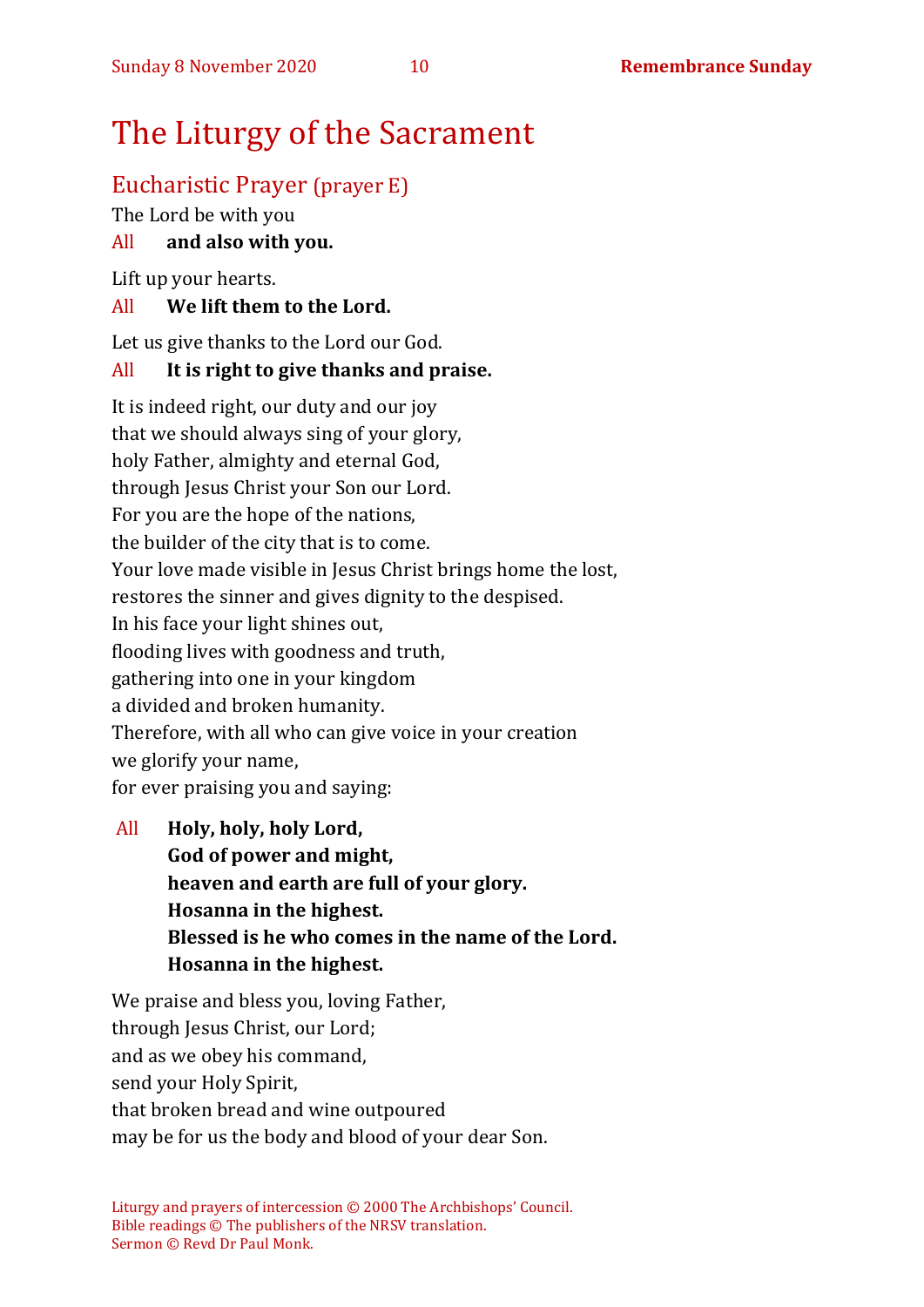On the night before he died he had supper with his friends and, taking bread, he praised you. He broke the bread, gave it to them and said: Take, eat; this is my body which is given for you; do this in remembrance of me.

When supper was ended he took the cup of wine. Again he praised you, gave it to them and said: Drink this, all of you; this is my blood of the new covenant, which is shed for you and for many for the forgiveness of sins. Do this, as often as you drink it, in remembrance of me.

So, Father, we remember all that Jesus did, in him we plead with confidence his sacrifice made once for all upon the cross.

Bringing before you the bread of life and cup of salvation, we proclaim his death and resurrection until he comes in glory.

Great is the mystery of faith:

# All **Christ has died. Christ is risen. Christ will come again.**

Lord of all life, help us to work together for that day when your kingdom comes and justice and mercy will be seen in all the earth.

Look with favour on your people, gather us in your loving arms and bring us with all the saints to feast at your table in heaven.

Through Christ, and with Christ, and in Christ, in the unity of the Holy Spirit, all honour and glory are yours, O loving Father, for ever and ever.

#### All **Amen.**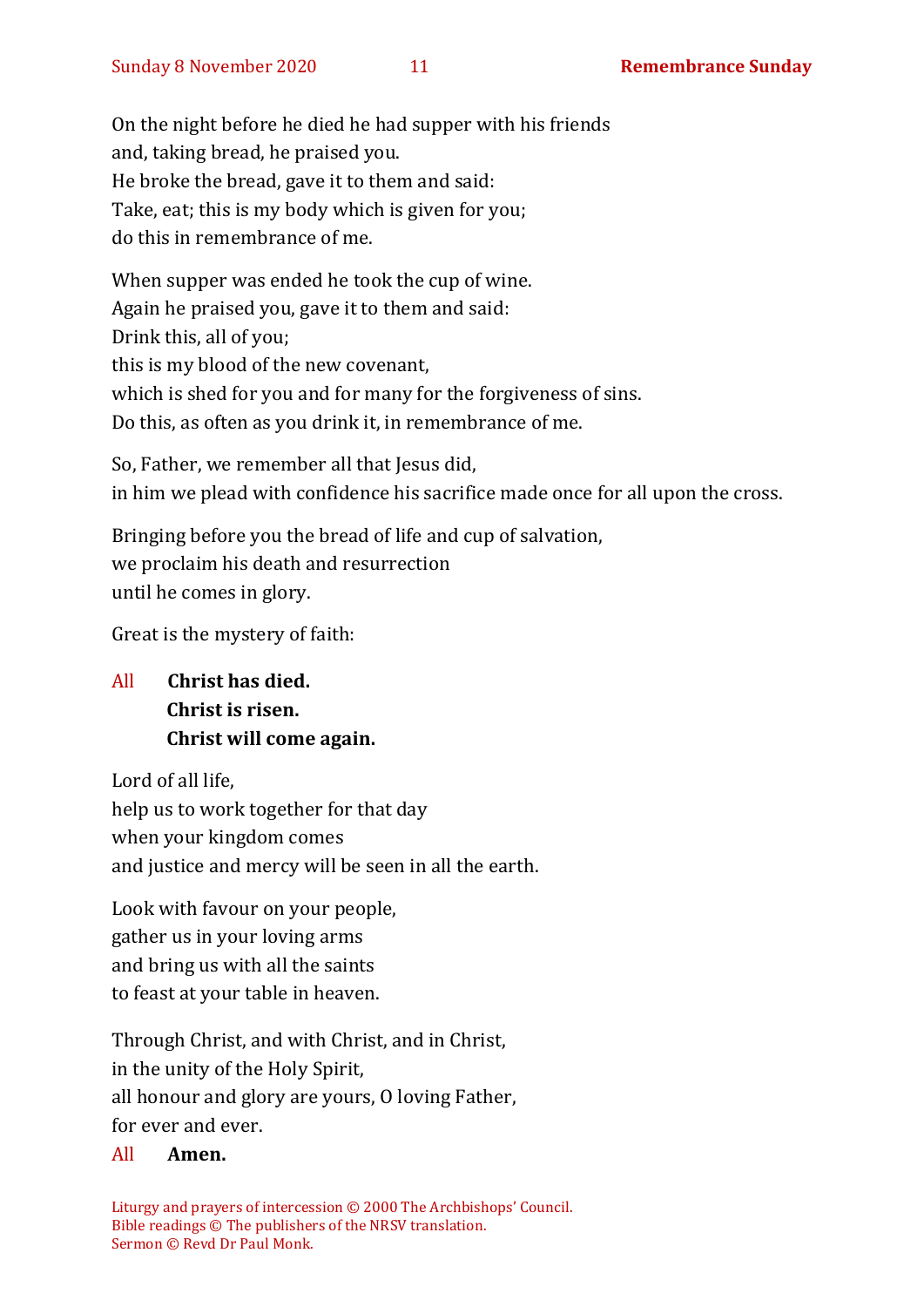# The Lord's Prayer

As our Saviour taught us, so we pray

All **Our Father in heaven, hallowed be your name, your kingdom come, your will be done, on earth as in heaven. Give us today our daily bread. Forgive us our sins as we forgive those who sin against us. Lead us not into temptation but deliver us from evil. For the kingdom, the power,** 

**and the glory are yours now and for ever. Amen.**

# Breaking of the Bread

We break this bread to share in the body of Christ.

- All **Though we are many, we are one body, because we all share in one bread.**
- All **Lamb of God,**

**you take away the sin of the world, have mercy on us.**

**Lamb of God, you take away the sin of the world, have mercy on us.**

**Lamb of God, you take away the sin of the world, grant us peace.**

Draw near with faith. Receive the body of our Lord Jesus Christ which he gave for you, and his blood which he shed for you. Eat and drink in remembrance that he died for you, and feed on him in your hearts by faith with thanksgiving.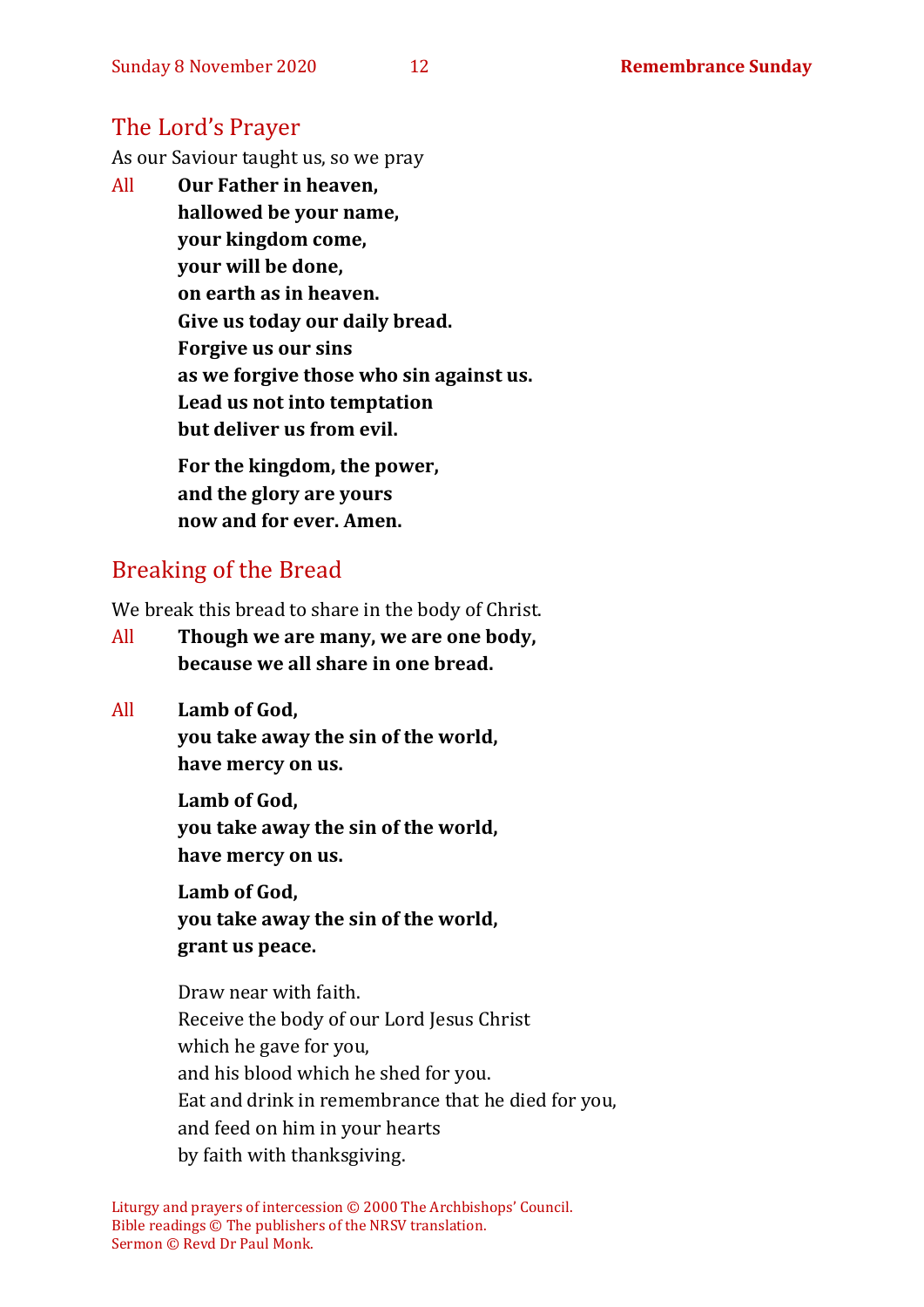All **We do not presume to come to this your table, merciful Lord, trusting in our own righteousness, but in your manifold and great mercies. We are not worthy so much as to gather up the crumbs under your table. But you are the same Lord whose nature is always to have mercy. Grant us therefore, gracious Lord, so to eat the flesh of your dear Son Jesus Christ and to drink his blood, that our sinful bodies may be made clean by his body and our souls washed through his most precious blood, and that we may evermore dwell in him, and he in us. Amen.**

#### Communion is distributed.

# **Prayer after Communion**

God, the source of all holiness and giver of all good things: may we who have shared at this table as strangers and pilgrims here on earth be welcomed with all your saints to the heavenly feast on the day of your kingdom; through Jesus Christ our Lord.

#### All **Amen**

All **Almighty God,**

**we thank you for feeding us with the body and blood of your Son Jesus Christ. Through him we offer you our souls and bodies to be a living sacrifice. Send us out in the power of your Spirit to live and work to your praise and glory. Amen.**